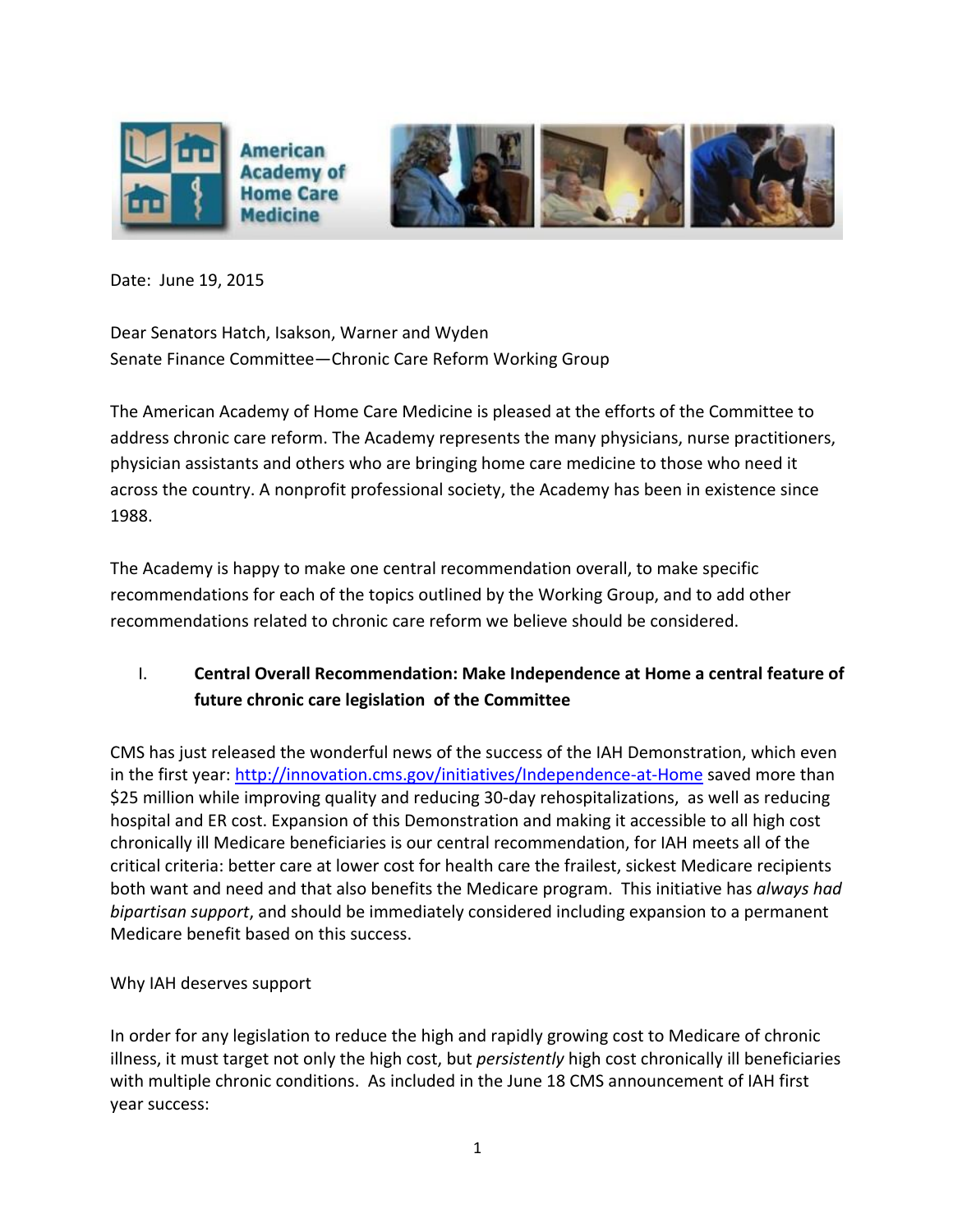"These results support what most Americans already want-- that chronically ill patients can be better taken care of in their own homes. This is a great common sense way for Medicare beneficiaries to get better quality care with smarter spending from Medicare" and, that

"The Independence at Home Demonstration is one of the tools…. that can bring down the longterm cost of care in a patient-centered manner."

And according to CBO, if those beneficiaries are successfully targeted, "even a small percentage reduction in the spending of that group of beneficiaries could lead to large savings for the Medicare program. See "High-Cost Medicare Beneficiaries", A CBO White Paper, p.1 (May 2005). The Independence at Home Medicare Demonstration at section 1866E of the Medicare Act incorporates the CBO suggestions that eligible beneficiaries be those who were high cost the previous year (by having both chronic conditions and functional disabilities), who were hospitalized in the previous year, and had two or more chronic conditions. Section 1866E (d) (1). The recently concluded 3-year IAH Demonstration confirmed that the eligibility criteria had successfully identified Medicare beneficiaries with HCC scores of 3.6—exceedingly high risk and persistently high cost beneficiaries.

The IAH model authorized by section 1866E of the Medicare Act has been thoroughly tested and found successful in the 3-year Medicare Demonstration and in the Department of Veterans' Affairs' Home–Based Primary Care program. So any legislation designed to increase care coordination among the highest cost Medicare beneficiaries with multiple chronic diseases should start, at its core, with the IAH model that has proven successful in "real world experience" and "data-driven evidence" from impartial sources.

As many Committee members are aware, the IAH program is focused on the 5% most costly Medicare beneficiaries with multiple chronic conditions who account for more than 50% of Medicare's costs and has proven to dramatically reduce costs, hospitalizations, ER visits and nursing home use. The Independence at Home Medicare legislation was introduced with broad bipartisan support in the House and Senate in 2009. Committee sponsors included Senators Burr (R-NC), Isakson (R-GA), Wyden (D-OR), Stabenow (D-MI), and Menendez (D-NJ). The IAH program was ultimately authorized as a demonstration in detailed legislation at section 1866E of the Medicare Act.

The IAH Medicare Demonstration completed its initial three year term on May 31. In April, Deputy CMS Administrator Dr. Patrick Conway, publicly stated that the Independence at Home Medicare Demonstration has been a success, and that conclusion was confirmed in the press release on first year of the IAH Demonstration on June 18. On April 23, the Senate, in a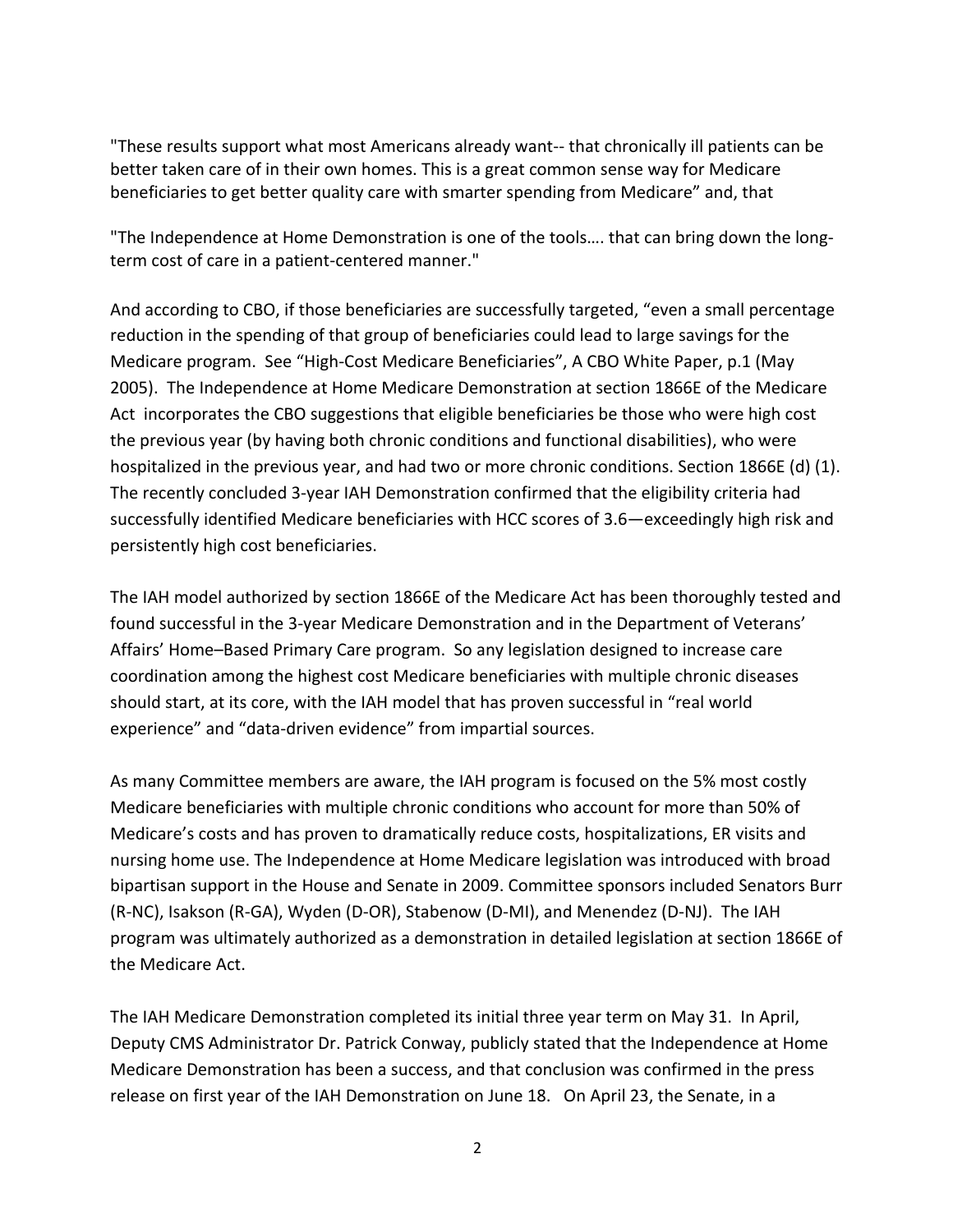unanimous, bipartisan vote, approved legislation (S. 971) to extend the IAH Medicare Demonstration for another two years. On June 12, the Congressional Budget Office, issued a report affirming that extending the IAH Demonstration for another two years would not increase Medicare costs due to, among other reasons, "the spending targets established in the demonstration". And he IAH program is the only care coordination program that contains a "self-culling process" that ensures that only successful programs can participate.

The Work Group might want to consider how CMS can accelerate the delivery of information for beneficiary management to medical practices already in IAH and also to those who treat IAH beneficiaries and who could apply to participate in an expanded IAH program. Medicare in this way will help to prepare the medical workforce that will be required to take on the care of the growing Medicare beneficiary population (10,000 added beneficiaries a day) that will include an increased number of high cost chronically ill add. Section 1866E (i).

The IAH Medicare Demonstration participants were confident that the first year results would be good, but when CMS released the first year savings sharing determinations on June 18, the participants found that they were generally better than expected. CMS has indicated that the second year savings determinations will be issued in November, and it is generally expected that those results will be even better. The third year savings determinations should be released soon thereafter. CMS has just lifted the embargo on the results. The IAH Medicare Demonstration is showing that it is possible to significantly reduce Medicare costs, not by cutting payment to providers or benefits, but by providing better health care tailored to the most complex patients in their home environment. IAH has proven to be a triple win—for patients and families, for practitioners and for programs such as Medicare, Medicaid and private insurance.

The IAH chronic care coordination program has also proven successful in the VA's similar Home-Based Primary Care program which has operated for over 30 years and currently operates in over 300 locations in all 50 states and the District of Columbia and has a census of more than 34,000 high cost chronically ill patients. A recent peer reviewed study showed that the VA's HBPC program reduced combined VA and Medicare hospitalizations by 25.5%, overall costs by 13.4% annually, combined VA and Medicare hospital days by 36.5% while achieving an 83% positive patient satisfaction rating—the highest achieved by a VA program.<sup>1</sup>

 $\overline{a}$ 

<sup>&</sup>lt;sup>1</sup> "Better Access, Quality and Cost for Clinically Complex Veterans and Home-Based Primary Care", Journal of the American Geriatrics Society 62:1954-1961, 2014. Another peer reviewed study of an IAH-style program at the Washington Hospital Center in D.C. showed savings of 17%, and reduced hospitalizations by 9%, emergency room visits by 10% and skilled nursing facility days by 27%. "Effects of Home-Based Primary Care On Medicare Costs in High Risk Elders", Journal of American Geriatric Society, 62:1825-1831, 2014.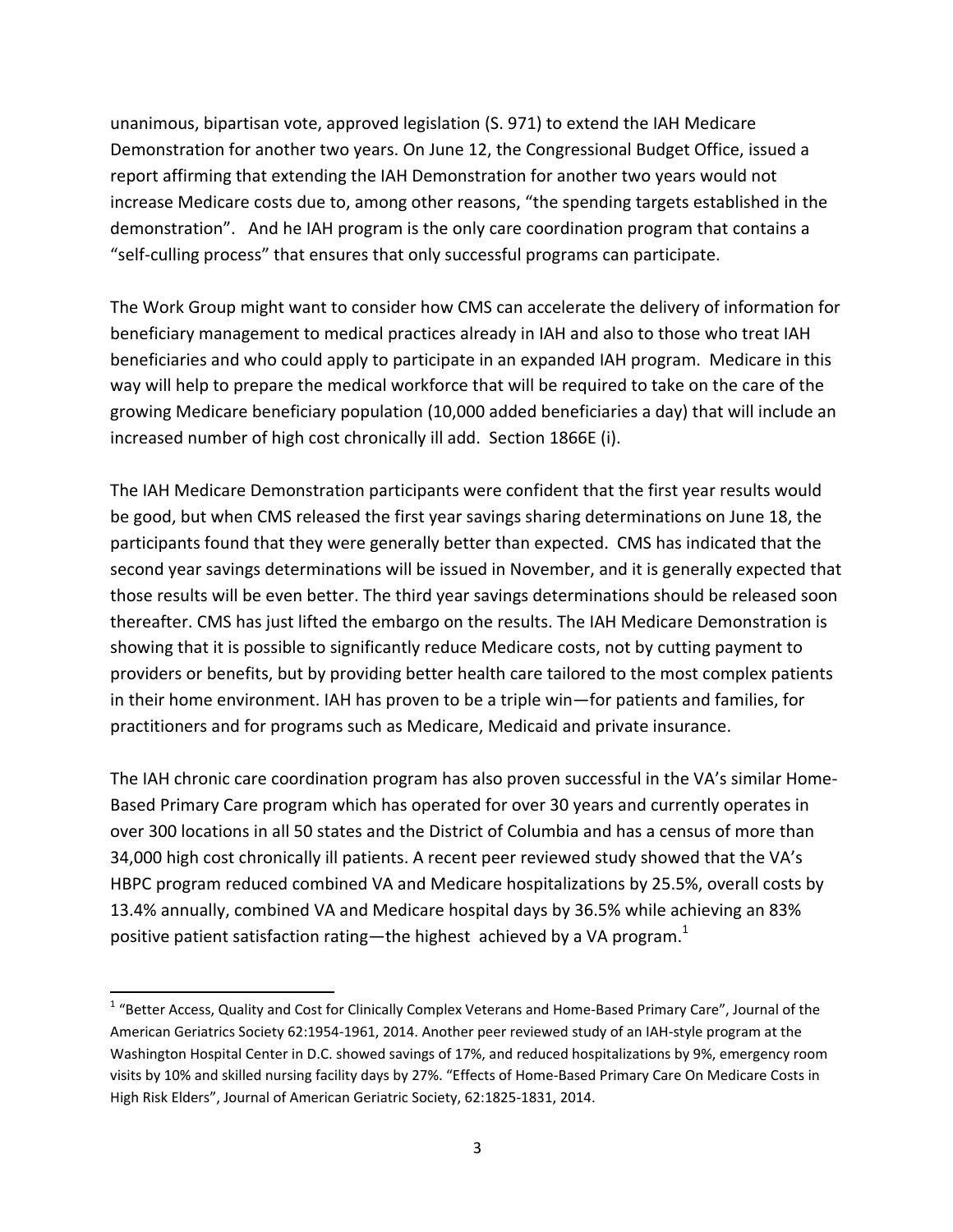Experts at the University of Pennsylvania School of Medicine have estimated that simply by making the existing IAH program accessible to all high cost chronically ill Medicare beneficiaries would save approximately \$60 billion over ten years, with about \$30 billion retained by the government. Based on the better than expected first year results of the IAH Medicare Demonstration, that estimate has been significantly increased and can be disclosed once CMS lifts its embargo.

The Medicare Independence at Home Demonstration also incorporates all of the lessons learned in the 34 chronic care coordination programs tested by CMS and determined by CBO to have failed. The IAH model (a) focuses on the highest cost beneficiaries with *multiple* chronic conditions, (b) requires close involvement of primary care practitioners (teams of health care professionals led by primary care practitioners providing care in the beneficiary's home), and (c) *minimum savings of 5% annually and no upfront payments*. See "Lessons from Medicare's Demonstration Projects on Disease Management and Care Coordination", CBO Working Paper, pp. 5, 10, 12, 25 (Jan. 2012).

The IAH model meets all of the three main bipartisan goals:

**Increases care coordination-** The IAH model provides for a primary care practitioner supported team of health care professionals tailored to the beneficiaries' chronic conditions to make house calls in order to provide care in the beneficiary's residence *and* coordinate the beneficiary's health care across all treatment settings, and to be available 24/7. Section 1866E (b) (1) (A)

**Incentivizes appropriate levels of care-**The IAH model does not disrupt the current Medicare payment or coverage provisions for services under Medicare but adds a savings sharing provision under which IAH programs that achieve minimum savings of 5% annually, may receive up to 80% of the savings beyond 5% if they have scored sufficiently high on six outcomes oriented quality measures. Section 1866E(c). This has the effect of reversing the incentive to avoid these highest cost, complex beneficiaries which avoidance has been identified with FFS, traditional managed care, bundling, and ACO models. It also eliminates the incentive to overutilize services which has plagued home based care under Medicare. Practitioners instead have an incentive to innovate and provide the care that will produce the best outcomes for individual beneficiaries since the practices' savings share is dependent upon both lower cost and good outcomes.

**Facilitates high quality, good outcomes and reduces the growth in Medicare spending-**The IAH model is the only Medicare health care delivery model that includes a requirement for minimum overall savings of 5% annually that is dependent upon high quality and good outcomes. Section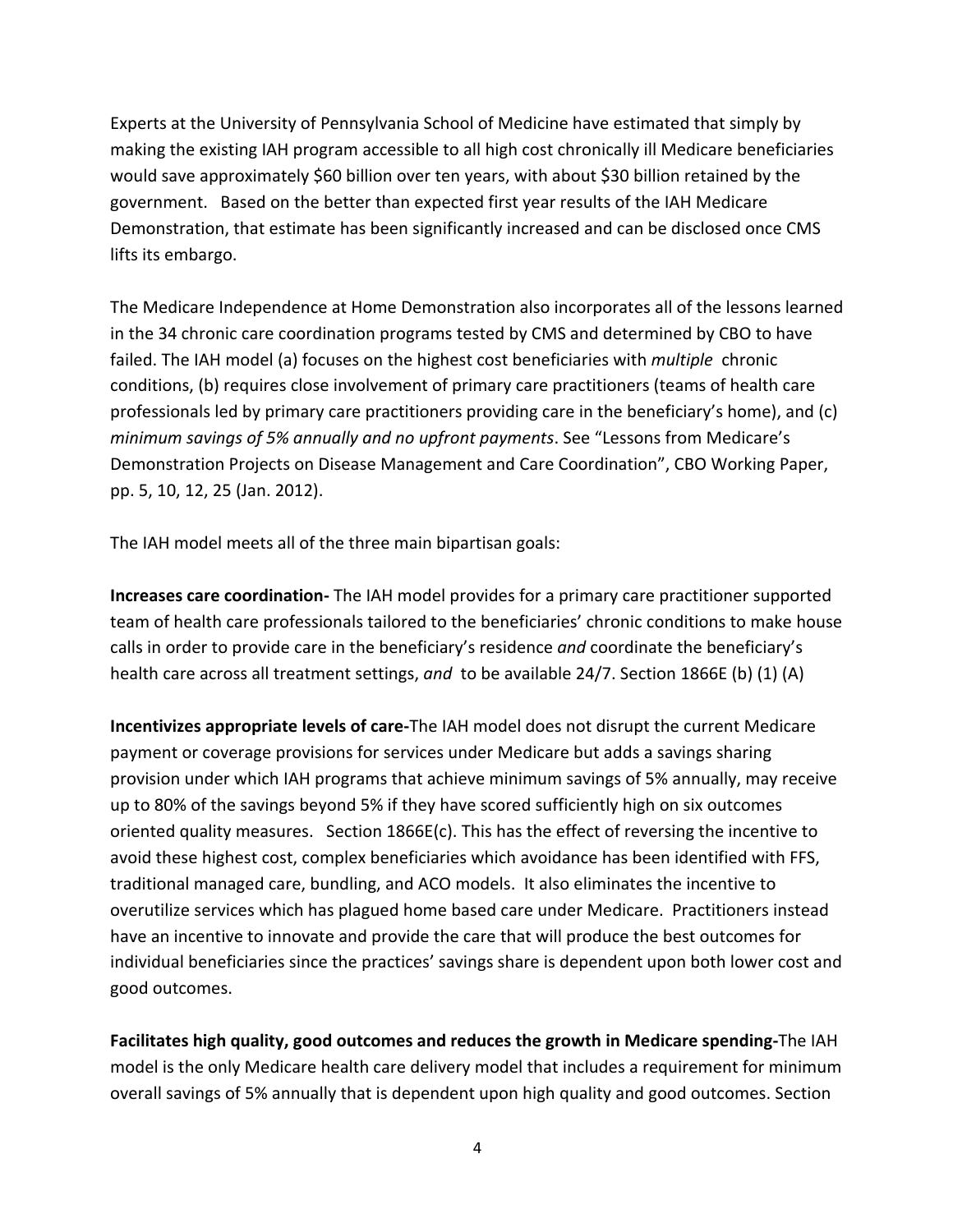1866E (i). Nearly all of the 34 failed Medicare chronic care coordination demonstrations included some type of upfront payment. CBO has concluded that "requiring a net savings of 5 percent is less likely to encourage participation but creates a stronger incentive for programs to reduce costs and is more likely to generate savings for Medicare." "Lessons from Medicare's Demonstration Projects on Disease Management and Care Coordination", p. 25.

Also, IAH advances all of the policy issues listed in the Committee's letter.

- 1. IAH-style programs have entered into agreements with numerous Medicare Advantage programs to provide better care at lower cost for the highest cost beneficiaries in Medicare Advantage plans that represent the plans' biggest financial risk.
- 2. The IAH Medicare Demonstration has proven that the alternative payment model of coupling FFS with savings sharing can preserve the capability that FFS provides to show what services are being rendered while incentivizing practitioners to avoid unnecessary services.
- 3. By allowing IAH programs to share in overall net savings beyond the first 5%, the IAH program incentivizes providers to coordinate care for patients with multiple chronic conditions. (The IAH model also allows hospitals, nursing homes and other providers to participate as partners in IAH programs, section 1866E(b)(3).)
- 4. The IAH program incentivizes the effective use, coordination and cost of prescription drugs because better medication coordination leads to fewer drugs and better outcomes for the chronically ill. One of the quality measures for the IAH program that determines the amount of savings sharing is "medication reconciliation in the home".
- 5. IAH promotes the effective use of Telehealth and remote monitoring technology by requiring IAH practices to have the capacity to use "electronic health information systems, remote monitoring, and mobile diagnostic technology" if it is useful in producing better outcomes for individual beneficiaries. Section 1866E (b) (1) (A) (VI).
- 6. IAH creates an incentive for strategies to increase chronic care coordination in rural and frontier areas since the highest cost underserved beneficiaries represent the greatest opportunity for savings for Medicare and savings sharing for IAH practices.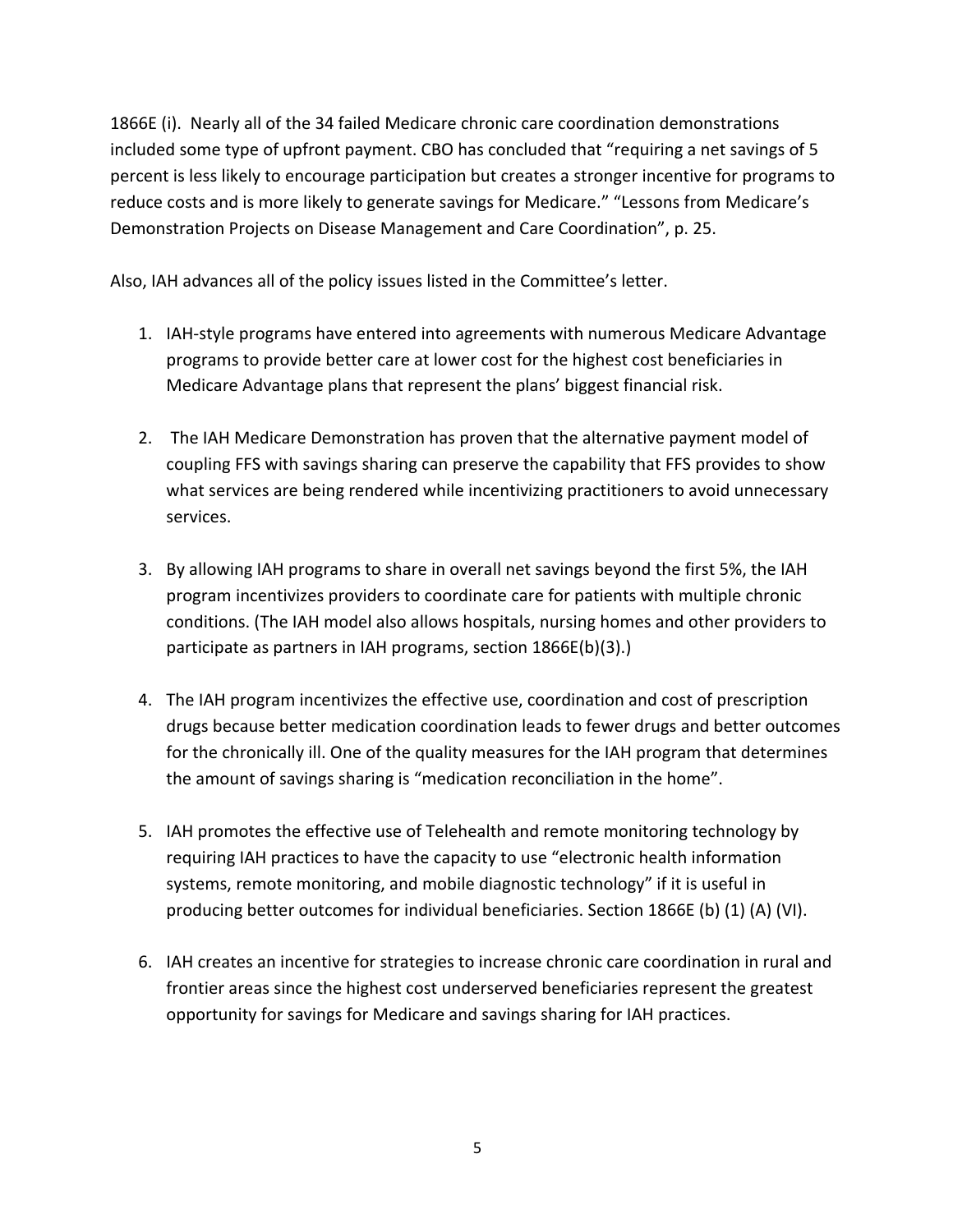- 7. IAH empowers Medicare beneficiaries to play a greater role in managing their health and engaging with providers by taking health care to them and their caregivers in their home environment and involving them in their care.
- 8. IAH creates an opportunity to more effectively utilize primary care coordination teams to maximize health care outcomes by expressly including both physicians and nurse practitioners (if permitted by state law) to lead health care teams and for those teams to be comprised of physicians, nurses, physician assistants, pharmacists, and other health and social services staff as appropriate. Section 1866E (b) (1) (A) (i).

Perhaps the most compelling reason (in addition to significant savings) for including the Independence at Home model in the Medicare program is that it addresses the three greatest concerns of older Americans with respect to chronic illness:

Inability to pay for care;

The loss of independence; and

Becoming a burden to family and friends. $<sup>2</sup>$ </sup>

Separately, we will provide draft legislative language to convert the Independence at Home Medicare Demonstration into a Medicare benefit accessible to all high cost chronically ill Medicare beneficiaries nationwide.

IAH is the most thoroughly proven innovation in providing better health care at lower cost for the highest cost Medicare beneficiaries. Its time has come. Its time is now.

## II. **Comments on Questions Raised by the Workgroup**

We answer each of the questions from the perspective of what we have learned about the opportunities to improve care and lower cost for the sickest, most costly Medicare beneficiaries.

## a. **Improvements to Medicare Advantage for patient living with multiple chronic conditions in the home.**

 $\ddot{\phantom{a}}$ <sup>2</sup> Chronic Care: Making the Case of Ongoing Care", G. Anderson, et al., Johns Hopkins Bloomberg School of Public Health, p. 27 (2010).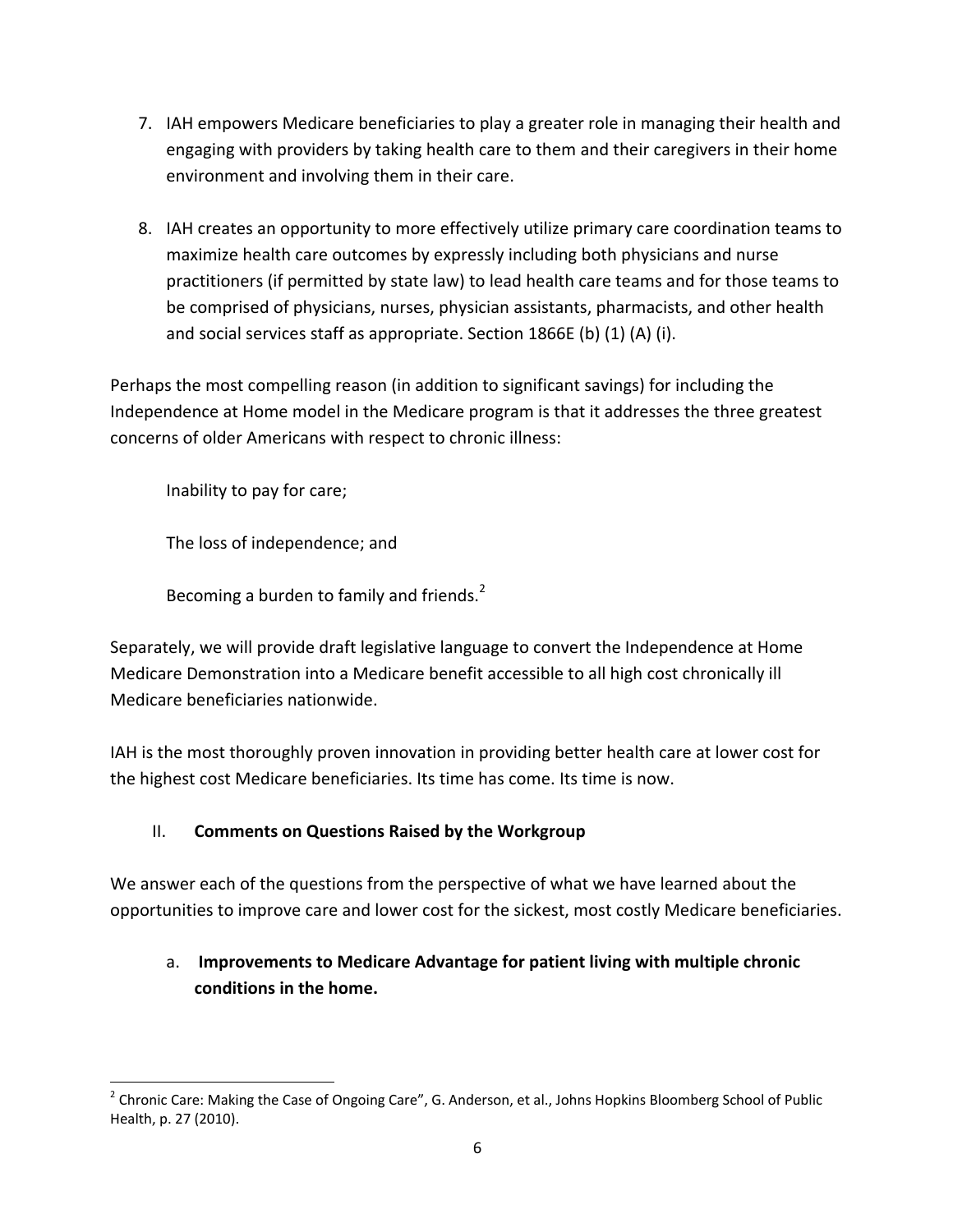We can speak to the needs of the very sick home-limited population we serve. First, and important to understand is that, until the new provisions of the ACA that made them serve all populations, Managed Care Plans have in general avoided this sickest, most costly population because they could and it was to their advantage to do so because of their high cost coupled with the inadequate reimbursement due to the HCC scoring methodology that fails as validated and presented to you in recent testimony by MedPAC to capture the costs of the costliest patients.

Today, this has changed for some patients. Some leading health plans (United-Optum, Humana at Home, and to a limited extent, Cigna), are offering longitudinal home-based primary care to some patients. However, other Medicare Advantage plans had only offered (until the most recent Medicare Call Letter) assessment visits with no follow up , some offered nothing at all, some do not provide for the direct contracting of Nurse Practitioners (a vital part of the home care medicine workforce), from providing longitudinal home-based primary care, relegating their role to only doing assessments. And even within that very small group of providers, shifts are happening. One major provider in Chicago, that is now owned by a health plan, reports having made a strategic decision to move away from providing Medicare longitudinal homebased primary care for economic reasons in favor of more lucrative third party contracts limited to assessments, or short-term, focused chronic care management such as hospital transitional care contracts.

Also problematic has been the stance of major Medicare Advantage plans to require primary care practices including house call practices to be patient centered medical homes (PCMH). However, peer reviewed literature points out that being a PCMH saves little, raises practice cost and most importantly is not targeted to improve care and produce savings for the frailest most expensive patient population because the focus and standards of PCMH does not relate to the care and savings for those with complex chronic diseases and disabilities. Together, these factors above have had a tremendous dampening effect on the workforce that could be improving care and providing savings for this population. An additional finding from article in the September 2014 Health Affairs (Small Primary Care Physician Practices Have Low Rates of Preventable Hospital Admissions) is that practices with 9 or fewer physicians had lower preventable admission rates than did practices with 10 or more physicians in one location. The important takeaway here is that it has more to do with relationship established between provider and patient rather than process for process sake. This also indicates that particularly for the home limited population that the IAH model "can scale" as it is individual mobile providers seeing the high risk high cost beneficiary one on one in the low cost practice setting of the home. Given that thirty percent of Medicare beneficiaries are in Medicare Advantage plans and this percent is growing, these issues related to health plans need to be resolved. A fix needs to be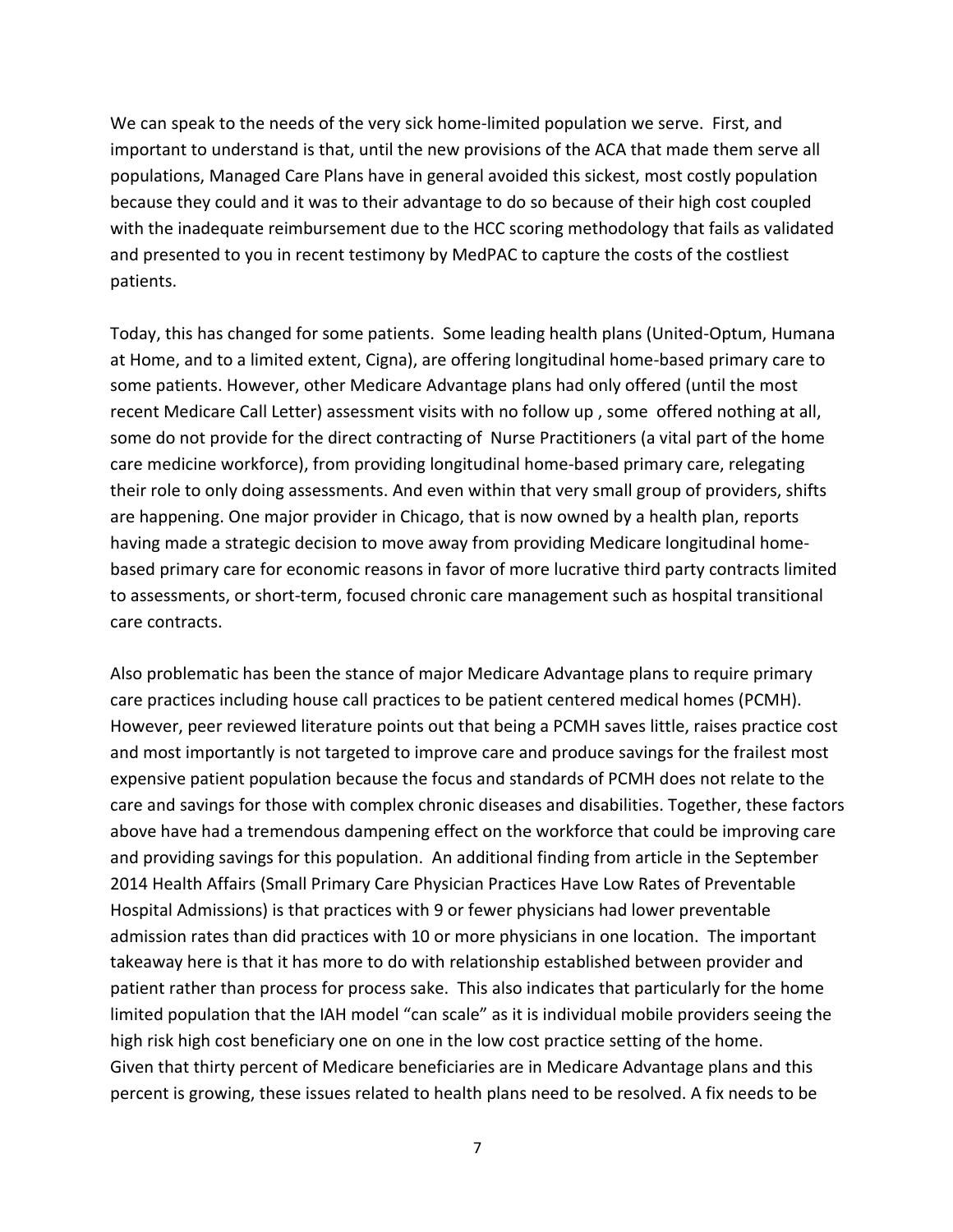applied to the HCC issue (we have data and recommendations on how based on IAH), and all Medicare (and Medicaid) managed care plans need to be **required** to offer longitudinal homebased primary care to the high cost-high risk patients. This care needs to be provided by all *qualified* providers, including Nurse Practitioners.

Further, HCC risk adjustment models need to be fixed to more accurately predict the actual cost of the complex frail elders with disabilities, and this fix needs to be applied across the board not just to Medicare Advantage but to all programs using HCC risk adjustment including the Value-Based Purchasing Program, the IMPACT Act, and Advanced Payment Methodologies, in place now and under development by CMS.

Academy analysis of beneficiaries similar to those in IAH practices confirmed that MedPAC's analysis that the HCC model under-predicts costs of the most expensive Medicare beneficiaries was correct. The reasons included the high mortality rate among IAH eligible beneficiaries combined with the poor performance of the HCC model in the terminal year, the relatively higher cost of IAH eligible beneficiaries in low cost counties, and the time-dependent nature of costs around the clinical events that lead patients to enroll in housecall practices.

CMS had the IAH Demonstration contractors evaluate those concerns, and confirmed the Academy analysis that the HCC model significantly under-predicted costs of IAH enrollees, with the overall under-prediction compared to propensity matched controls near 17%. The Academy analysis was conducted by JEN Associates, a contractor with whom CMS was familiar and in fact contracts with itself which also underscores the credibility of the work.

Acknowledging the validity of this analysis demonstrating the material under-prediction, CMS provided the practices the option of receiving IAH Demonstration savings computed from the evaluation methodology (regression based analysis using a propensity matched cohort) or the original IAH Demonstration Medicare Advantage HCC model based methodology. (14/15 practices chose the regression based evaluation methodology due to the more accurate projection of actual costs it provided and the resultant more accurate calculation of savings produced by the practice). These are included in the savings highlighted in the CMS June 18 press release.

Frailty adjustment methods also need to be considered as part of chronic care payment models. These will vary by population and analysis in this area again known to CMS reflects that upwards to 40 percent increase in actual cost needs to be addressed by the model in order to reflect the addition in actual cost that significant frailty produces. This is illustrated, as an example, in the results by patient population in the Independence at Home demonstration where there is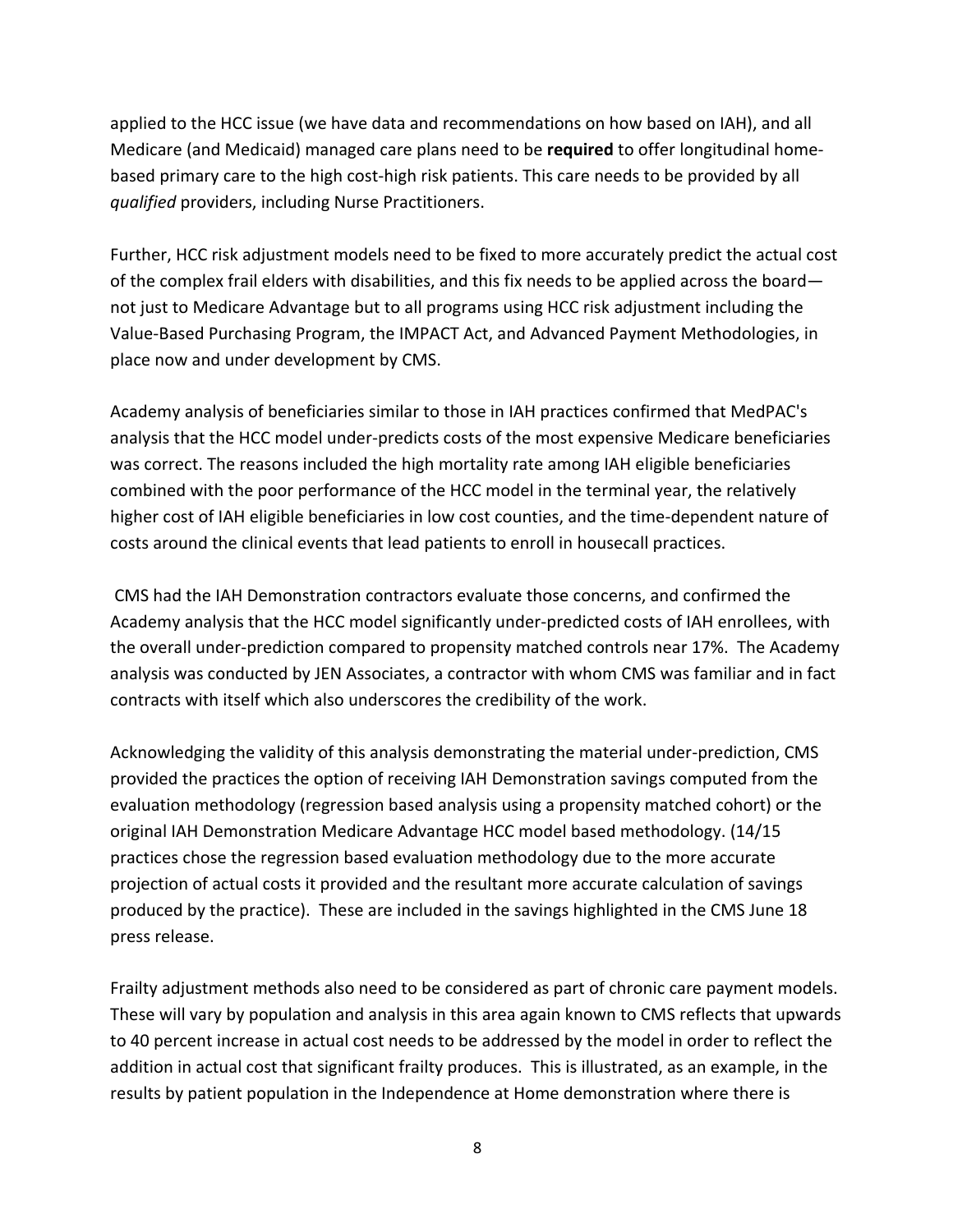association between increased frailty of beneficiaries and increased actual cost. Thus, the payment model that includes HCC as it is further refined to more accurately calculate the savings share for IAH practices must be refined so that it includes an adjustment for this frailty (residual) that does not exist in the current model. .

We urge the Senate Finance Committee to make use of this CMS validated and externally validated analysis to improve the HCC risk adjustment methodologies to assure the availability of necessary services to the complex frail elders regardless of how they receive their Medicare benefits and regardless of the setting of care in which they receive their benefits. We are available to work with the Committee, Committee staff and CMS on this issue of sentinel importance to the care of our nation's seniors.

b. **Transformative policies that improve outcomes for patients living with chronic diseases either through modifications to the current Medicare Shared Savings ACO program, piloted alternative payment models (APM's) currently underway at CMS, or by proposing new APM structures.**

In addition to the announced improvements in IAH itself, IAH-style home-based primary care programs have been at the forefront in creating savings for Pioneer ACO's. Visiting Physician Association (VPA), for example, reports that it has saved sixteen percent for the Detroit Medical Center Pioneer ACO; Beth-Israel Deaconess' Pioneer program saved at least fourteen percent.

Nevertheless, in an unfortunate turn of events, **IAH Demonstration participants are being told to close down their IAH programs because the health system is applying to be a CMS MSSP ACO,** and there is currently a regulatory obstacle to providers participating in two shared savings programs under the same tax identification number even though beneficiaries would only be attributed (enrolled) in one of the programs. Before more programs are asked to close, or fail to be allowed to assist ACO's by caring for their sickest patients, **we urgently ask for your assistance in having CMS make it possible for Medicare beneficiaries to be enrolled in the Medicare shared savings program that best meets their needs. This can be done by eliminating the unnecessary obstacle to providers participating in multiple shared savings programs. Then the beneficiary will have the option of choosing (enrolling in the) Medicare program that best meets their needs with the provider of their choice.** 

The transformative policy suggested? That ACO's be **encouraged if not required** to directly provide or contract for home-based primary care (ideally the IAH model), for their home-limited high cost/high risk patients, and that they be **encouraged, if not required** to compensate providers of these services for the **full costs and value** of their IAH model care. This is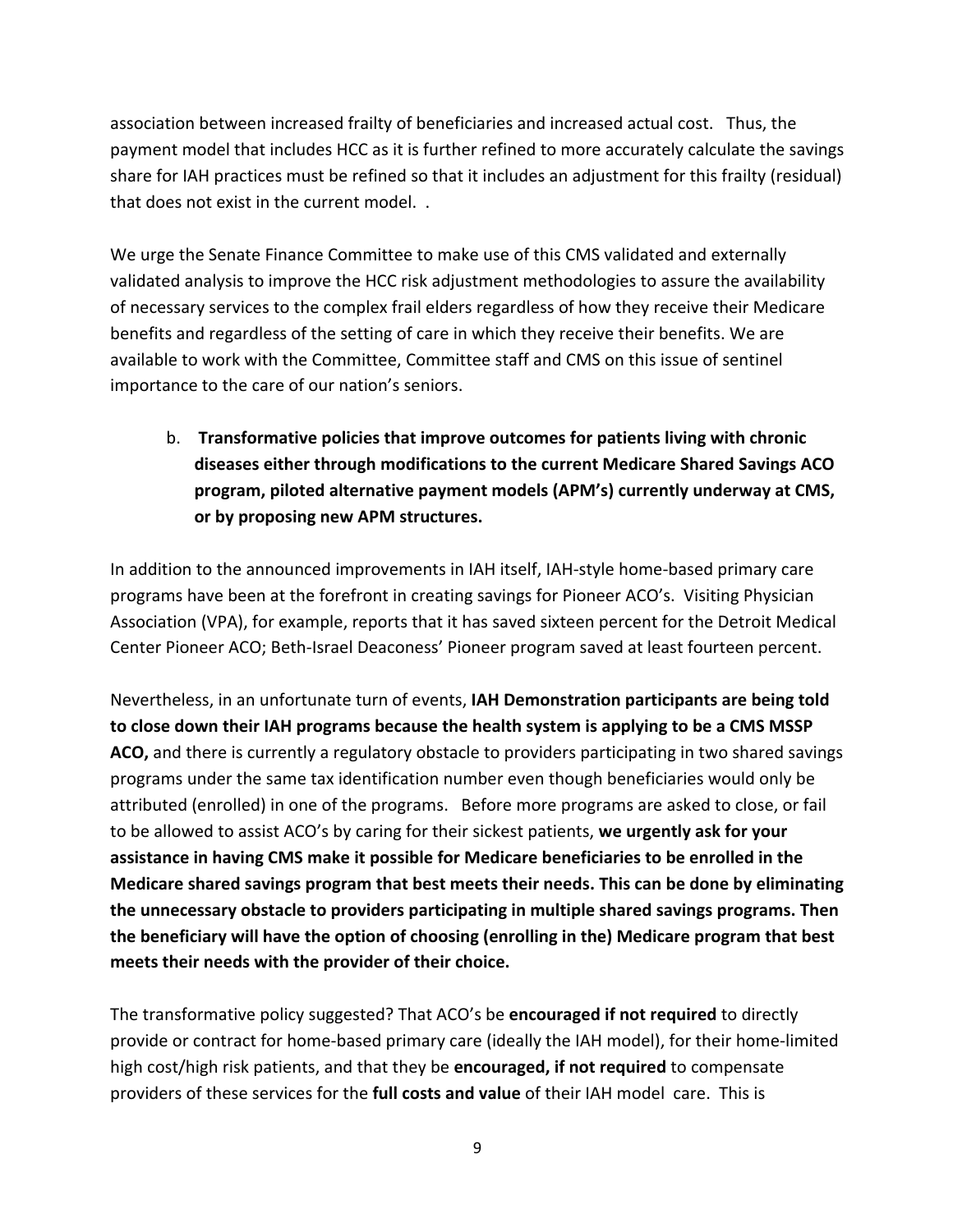important to develop, incent and retain the IAH practice workforce and is also reasonable as the IAH care for the home limited beneficiaries attributed to an ACO will produce a disproportionate share of the ACO savings. Thus, the IAH providers producing the results would be compensated on a basis commensurate with their performance as Congress established for IAH itself.

Regarding alternative payment models, CMS has already recognized that they can learn from IAH as they design their APM program. We have submitted comments to them about what to consider, and are hopeful that their design will recognize the fundamental difference between the highest cost, highest risk **complex chronic care management** group of patients (multiple debilitating chronic illnesses plus disabilities) with average HCC scores above 3, and the general population of Medicare patients who, with average HCC scores of 2 or less do not have the same needs, and should not have nearly the same cost profile. We attach our comment letter on APM's for the Committee's use.

### c. **Reforms to Medicare's current fee-for-service program that incentivize providers to coordinate care for patients living with chronic conditions.**

We have recommendations on this topic:

- One of the current disincentives for care coordination is that Medicare does not allow practices to directly bill for the expert care managers who ideally provide this service in many practices as many of these team members are social workers or nurses. Since, at least for the high cost, high risk patient group, these personnel are key to achieving cost savings; Medicare should consider payment for the cost of these services at least in risksharing models.
- CMS should consider dropping the co-pay provisions for care coordination services, as many patients are balking at paying the co-pay to receive the currently-provided chronic care management service. CMS may find that this beneficiary relations issue is an explanation for utilization of the CCM code that is below that forecast by CMS. Unfortunately, unless resolved, this beneficiary issue may also serve as obstacle to the goals of CMS to improve care and reduce cost.
- CMS should put in place a second level of chronic care management for the high cost, high risk beneficiaries whose practice costs far exceed the \$43 per month payment for the CCM. We appreciate that CMS had to begin here with the coverage and payment.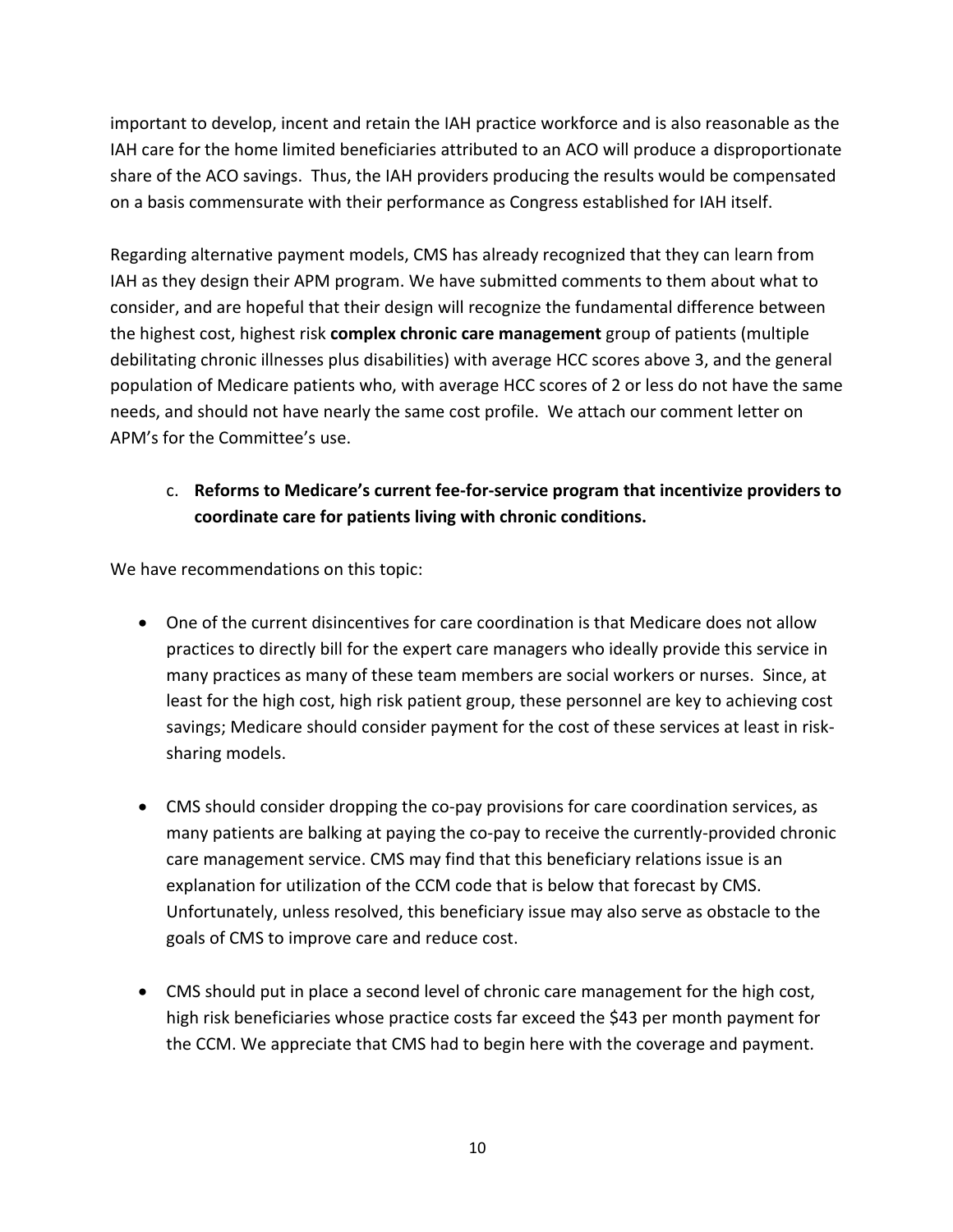CMS should review in conjunction with a technical expert input the administrative burden on Part B providers of documentation requirements for the new fee for service codes such as Transition Care Management (TCM), Chronic Care Management Services (CCM) and that may be required for Advance Care Planning when coverage and payment is established. These services are developed so that care is improved and that cost may be reduced. However, this can only occur if Part B providers are able to render and document the services on an efficient basis. This is not presently the case and is discouraging providers from offering and documenting the services. We encourage the Committee to work with CMS on appropriate documentation guidelines that do not undermine the important care and cost goals of the services.

This brings up a more general point for the Committee's consideration. We urge the Committee to take this opportunity while focused on chronic care services to review the documentation and coding requirements for Medicare coverage and payment. Such review is timely given that Secretary Sebelius has announced the goal of transforming Medicare from fee for service to value based payment. This transformation supported by the public/private Health Care Payment Learning and Action Network. So we are approaching a time when the utilization risk that was being balanced by the very detailed and voluminous documentation requirements will be offset by the shift of accountability for outcomes and value to Medicare providers. As we approach 70% of the market in shared savings or alternative payment models we are also reaching the point where the utilization risk is going away.

 More generally, the Committee and CMS will want to consider how to encourage beneficiaries to align (enroll) themselves with APMs, including ACOs, IAH and other programs that best meet their care needs by eliminating or reducing co-payments or otherwise permit beneficiary alignment and enhanced self management by permitting beneficiaries to share in some of the shared savings even if this is a nominal amount paid per month or annual enrollment period to the beneficiary or accomplished through credit, for example, to a beneficiary account which credit can then be used to pay for Part B premium or non-covered expenses such as hearings aides or eyeglasses This recommendation also has the effect of enabling beneficiaries to elect from models (Medicare Advantage, alternative payment models, etc. on an apples to apples basis).

#### d. **The effective use, coordination and cost of prescription drugs:**

The Work Group and Committee will want to consider several issues here. First is the role of timely medical reconciliation requirement which in IAH produces great benefits that should be included in other models. These benefits include beneficiary care and safety in that medications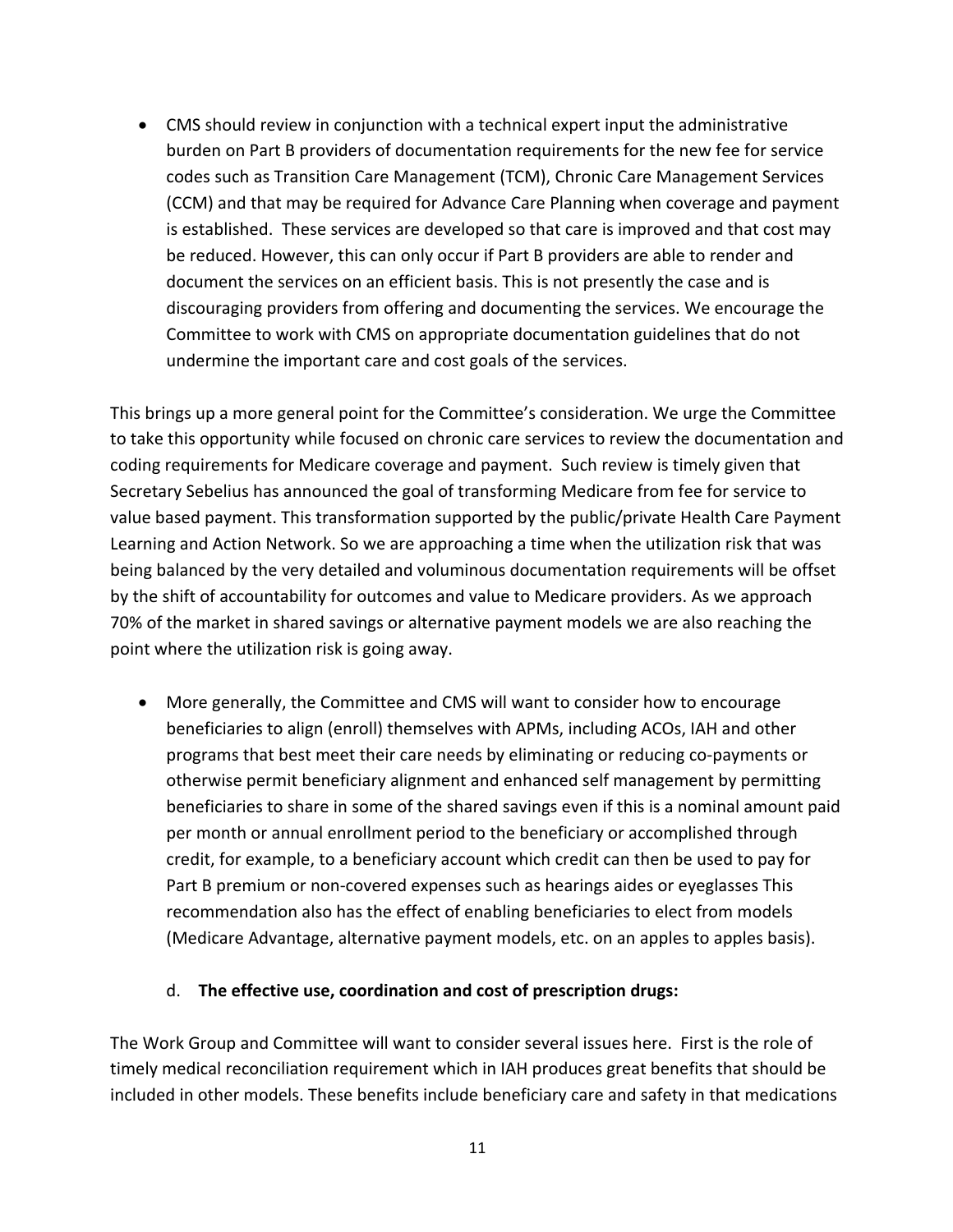are reconciled (and beneficiary education provided) when there is transition in care. Such timely reconciliation includes opportunity to reduce the total number of prescriptions when it is known that medications in concert may conflict with each other producing their own patient harm that then has to be counteracted. This effect then spirals and informed medication reconciliation can reduce this harm. The Work Group could recommend that expert panel from the nation's pharmaceutical companies and providers be established to develop approaches to reduce the actual and potential harm of such "polypharmacy." This will also serve to reduce cost.

Second the Work Group will want to examine how Medicare Part D plans are increasingly limiting their formularies or adding increasing barriers for providers to obtain approval for necessary prescriptions. The same expert panel (or constituent workgroups) could be tasked with developing best practices or industry guidance. The Senate Work Group could also consider how incorporation of Part D benefits into IAH and other shared savings programs could also serve to incent the cost effective use of medications, particularly if accompanied with reduced approval requirements (akin to the waivers in ACO models and recommended below to encourage efficient medical care)

Lastly, there are evolving medication delivery models that again should be considered for incorporation into IAH and IAH like models and these would development of shared savings factors for the IAH practice to recover the cost of the service.

## e. **Ideas to effectively use or improve the use of Telehealth and remote monitoring technology.**

Findings on this issue for "our" patient population (the home-limited frail elders), are beginning to emerge out of a combination of research being done in the Veteran's Administration, in IAH practices, and in the large, urban/rural health systems such as Kaiser and Intermountain Health. Our recommendations at this time:

- The home should be a covered site of service for the home-limited regardless of their geographic location because they are an underserved population.
- The waiver should be established and expanded to accomplish the above where a medical team (of whatever composition) is taking care of the chronic conditions of a home-limited beneficiary.
- A TEP or research task force should be established by CMS to review and develop coverage and payment policies to support the use of a) telemonitoring on a pre-acute basis to assure safety and to intervene to avoid sudden status change leading to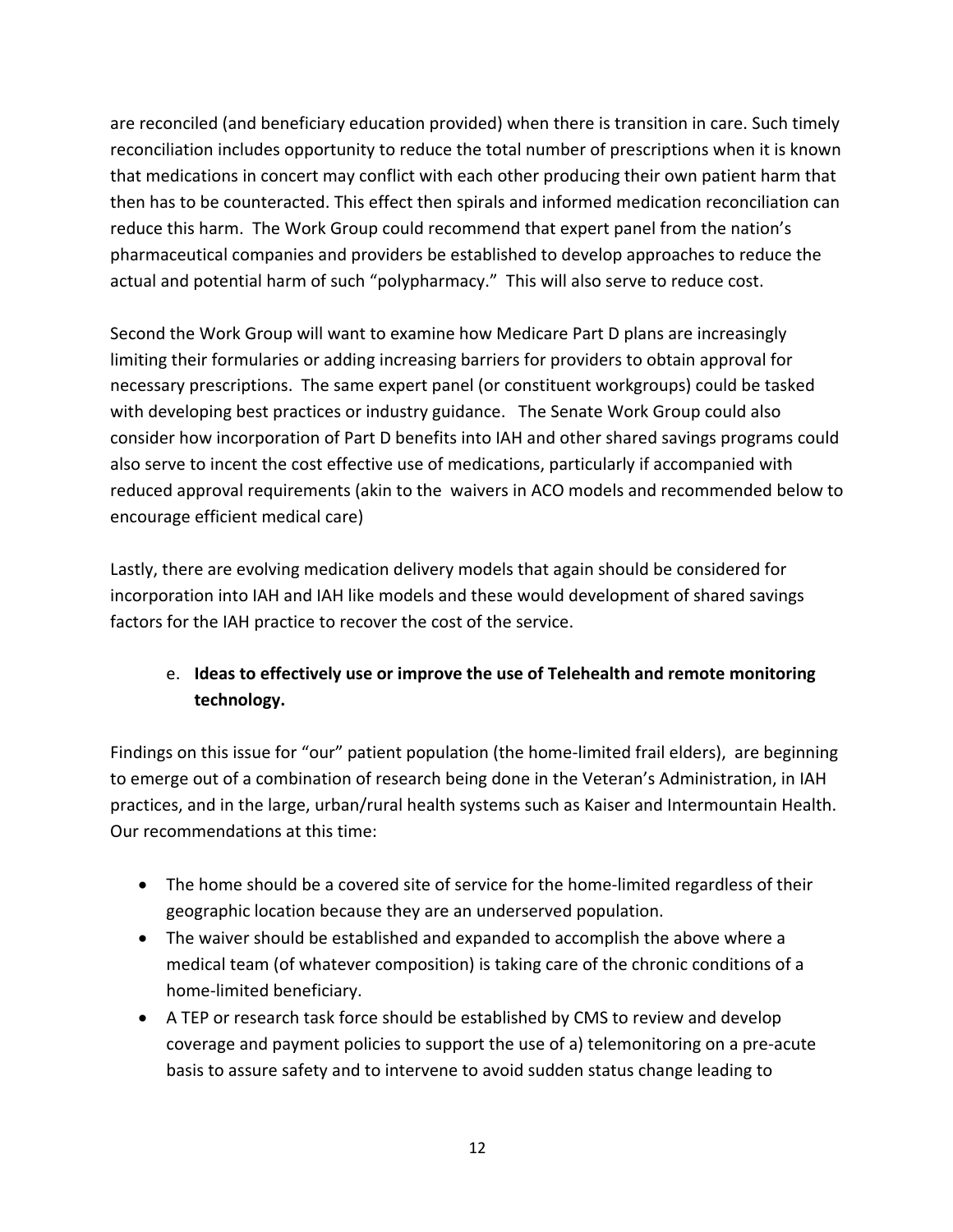preventable admissions; and b) telemonitoring on a post-acute basis to assure a safe transfer to home.

### f. **Strategies to increase chronic care coordination in rural and frontier areas:**

Again, with a focus on "our" population, we believe that we can learn from the experience of the VA and their pioneering programs in getting home-based primary care programming in to rural, frontier and other medically underserved areas.

Healthcare shortage areas as a group need to be given financial priority status, with financial incentives provided for service in these areas to those who will bring home-based primary care to the home-limited elderly. These shortage areas exist in metropolitan areas just as they do in rural and frontier areas.

The Committee and CMS as a means to overcome such shortage should consider a direct transportation allowance paid to providers (as an offset for travel cost and opportunity), as an effective addition to strategy to provide service in the community in both urban and rural areas. Our view is that the transportation allowance similar to other innovation and waivers under development will be more than offset through the reduced cost of services in the home setting as compared to institutional settings

## g. **Options for empowering Medicare patients to play a greater role in managing their health and meaningfully engaging with their health care providers:**

We recommend that the Senate Finance Committee (and CMS), consider the following:

- Given that there is increasing recognition in the literature that the provision of Medicare services through a house call whether rendered by physician, physician assistant, or nurse practitioner engenders strong engagement between the beneficiary and the provider, support expansion of this service model through adequate payment.
- Waiver integration into all APM models such as those that have been proposed for the MSSP ACO program and that are also discussed below.
- Extend Stark relaxation to all APMS to allow for more full beneficiary engagement.
- Recognition of beneficiary survey results toward measure satisfaction and incentive payments.
- Recognition of patient generated information such as that obtained through telemonitoring toward satisfaction of patient engagement under PQRS/MIPS.
- Requiring EMRs through ONC-HIT and CMS requirements to efficiently capture and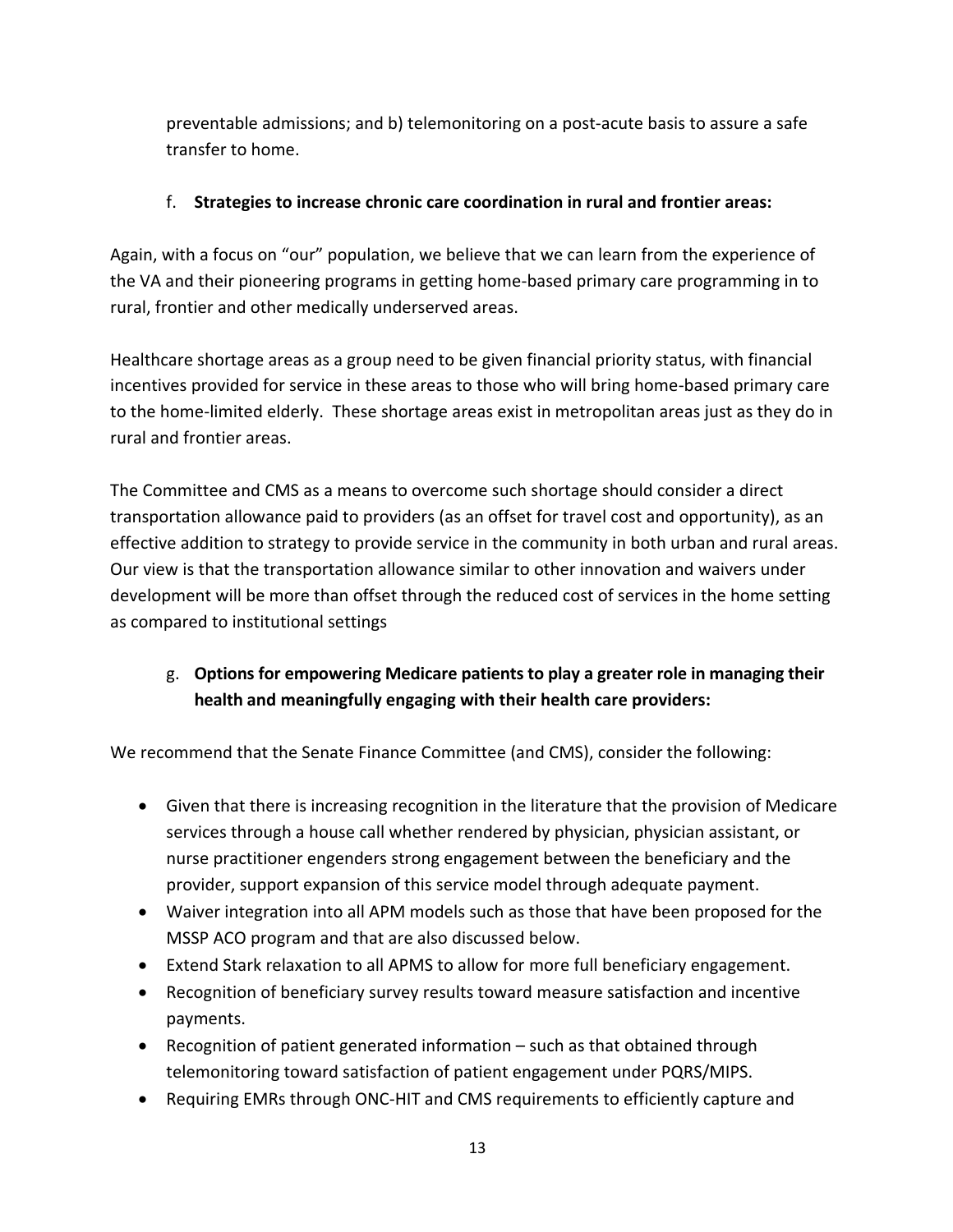transfer patient preferences in order to become certified. Documentation of patient preferences (such as required in IAH), can then serve as a more meaningful and robust quality measure across payment models

- Coverage and payment for advance care planning as a Part B benefit. We recognize that there is legislation introduced by members of the Committee to provide for such coverage and payment. We also look forward to reviewing whether CMS has included coverage and payment for Advance Care Planning in its forthcoming Medicare Professional Services Payment Proposed Rule.
- Reduced/eliminated beneficiary co-payments for the CCM service and similar services and incentive as discussed above for beneficiaries to align and participate with chronic care provider models – be they IAH, ACO or other APM.
	- h. **Ways to more effectively utilize primary care providers and care coordination teams in order to meet the goal of maximizing health care outcomes for Medicare patients living with chronic conditions.**

We recommend the Committee and CMS consider the recommendations in areas of 3) reform of the Medicare FFS program such as payment for the services of those involved in care coordination (nurses and social workers), and 7) patient engagement and those included in the Waiver area.

Additionally, the Committee is encouraged to consider**:**

- Enhancing support for health information exchanges. This includes technical and administrative aspects. The technical aspects would be i) continued efforts for communities to establish accessible health information exchanges, ii) reduction in HIT (EHR) industry barriers to the sharing of information – such as the opening up of EHRs to provide for exchange of health information across settings and products, and iii) a requirement that staff in institutional settings communicate on a real time basis to community based primary care provider(s) every time a beneficiary is admitted or discharged from their facility.
- Developing a program of technical assistance for PCPs and their care coordination teams to adopt and implement data analytics that supports risk stratification and practice interventions to help maximize the outcomes for patient's livings with chronic diseases.

This could include for example a provider-equivalent to the beneficiary "blue button" by which patients can view their real-time Medicare claims data. A provider blue-button would allow pcps and their coordination teams to access the claims for their patients in real time.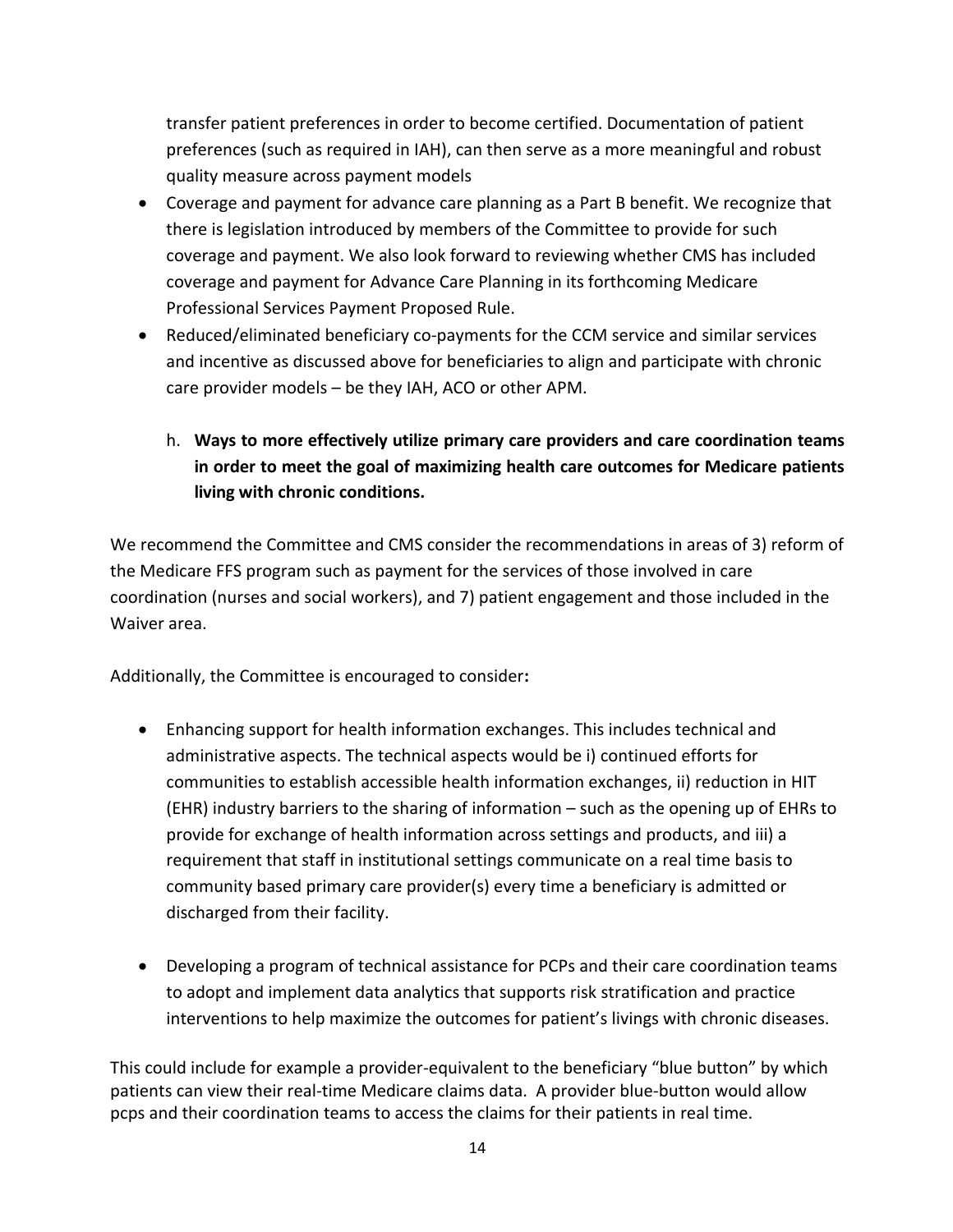- Developing beneficiary/consumer oriented "technical assistance" for beneficiaries and their PCPs/care coordination teams to assist beneficiaries become fluent with "enrolling with a chronic care medical practice team as their Medicare health plan."
- Review the IAH Demonstration and other program results that reflect additional Medicare and Medicaid savings (beyond those of Medicare Parts A and B), that result from avoided or delayed nursing home admissions. We see that such review of nursing home cost savings is included in evaluation of the IAH demonstration. The Committee with these results of savings in hand should then consider, 1) formal recognition of these savings as part of the savings calculations under shared savings programs and other APMs, and, 2) funding be developed that could include the shared savings so that care coordination teams that are part of or associated with IAH type practices have the resources to pay for long terms support type services that enable beneficiaries to remain in their home. This could be done in two ways, one by including a portion of the federal and state nursing home savings into the savings share of IAH practices, and two by pairing IAH practices with Area Agencies on Aging to produce the equivalent of dualintegrated special needs plans that again would share savings with the government programs and the practices.

### III. **In addition, we recommend:**

a. Data sharing – We recommend that the Committee further encourage CMS 1) to respond to the need for routine management data for accountability, benchmarking, risk stratification, quality improvement, and reporting purposes, and 2) the need for real time data and communication to support patient tracking and management. We have provided specific recommendations to CMS in this area related to IAH in the past, and at minimum this should included the same real-time access to data provided to ACOs.

We are also pleased to see the announcement of more rapid data sharing and we would be pleased to review these needs and our recommendations to the Committee in detail.

b. the Committee should review development of care coordination communication across medical neighborhoods including post acute settings (medical such as home health, rehab, SNF, LTC, as well as assisted living facilities, and nursing homes), and also including EMS organizations and staff. This care coordination may include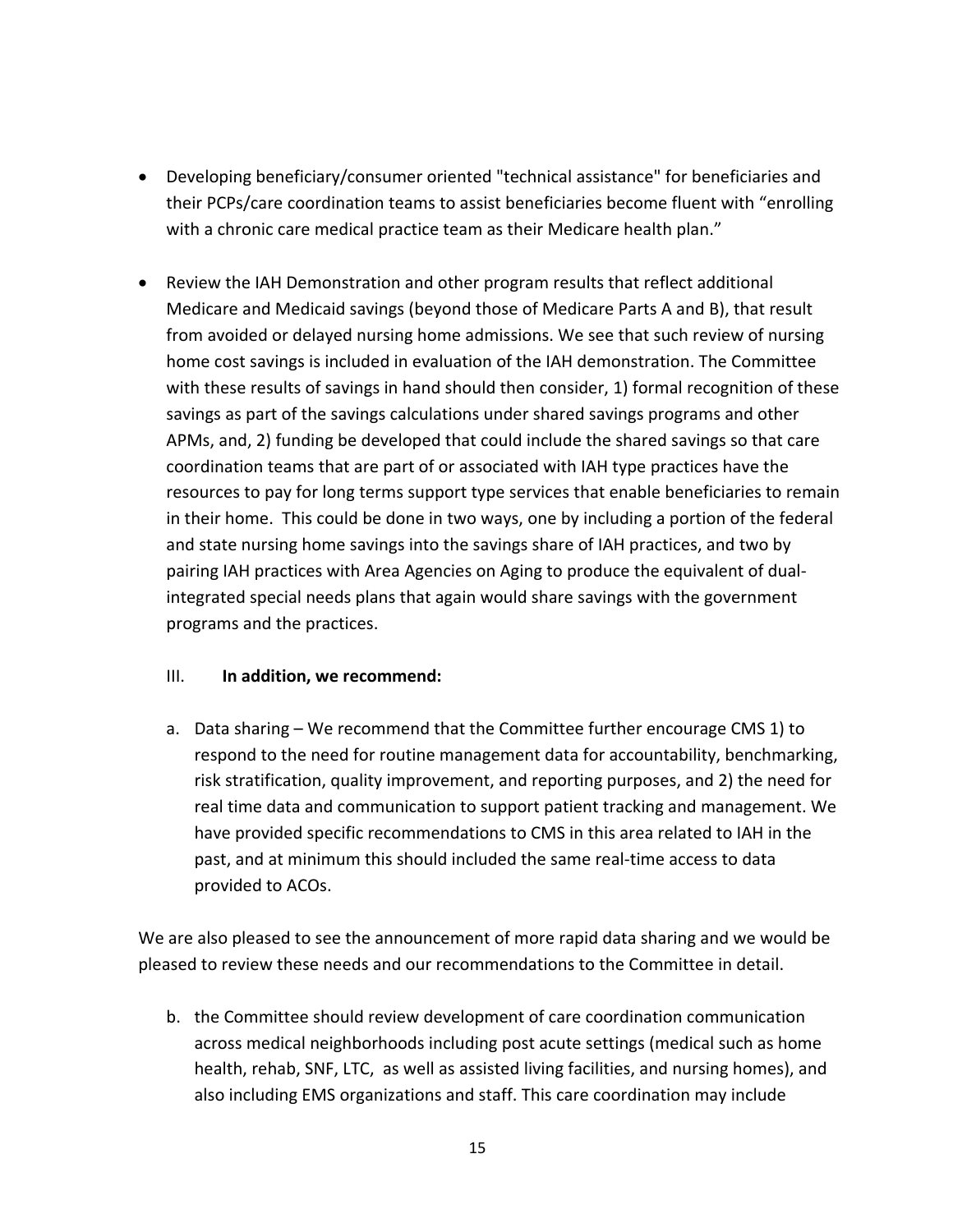communication of information EMR to EMR and also through means outside of EMR to EMR interface. We have learned through our work with the IAH practices that encouragement of such communication by the Committee will help to meet the goals of increased care coordination among individual providers who are treating patients living with chronic diseases across settings, streamlined payment systems that incent the appropriate level of care for patients living with chronic diseases, improved care transitions, program efficiency, and reduced growth in Medicare spending.

c. Quality measures – We recognize that there is new work being done to develop and test measures that reflect the multiple chronic disease status, functional impairments and social economic status of beneficiaries. We appreciate the new recognition that measure development has not until recently taken such factors and status into consideration. We encourage the Committee to support such measure development that aligns clinical relevance for the specific population with payment incentive, provider quality improvement, public information needs and purchaser utility.

We also encourage the Committee to assure that the considerations discussed above regarding risk adjustment for the complex frail elder population be integrated into the measure development, testing and validation process prior to implementation in payment incentive and programs such as developed for VBPM/MIPS, the IMPACT Act and those for APMs.

d. Waivers – - The Committee should consider within the context of Chronic Care Payment Reform, shared savings and APMs waiver of the following:

The 3 day requirement for SNF admission if the patient is being admitted from the home or from a qualified urgent care facility to a SNF sub-acute unit in lieu of hospitalization. We understand that a waiver of this regulation has been recently finalized for Track 3 ACOs. However, we encourage that this be expanded across the other tracks and programs noted above.

Homebound definition for home health agency services. CMS should be able to pay for ordered home health services when ordered by one of the programs noted above without the requirement for the beneficiary to meet the Medicare Part A "homebound" definition.

Waiver of Certain Hospice Provisions to a)reduce the hospice conditions of payment provisions with relationship to limits to the amount of beneficiary expense and b)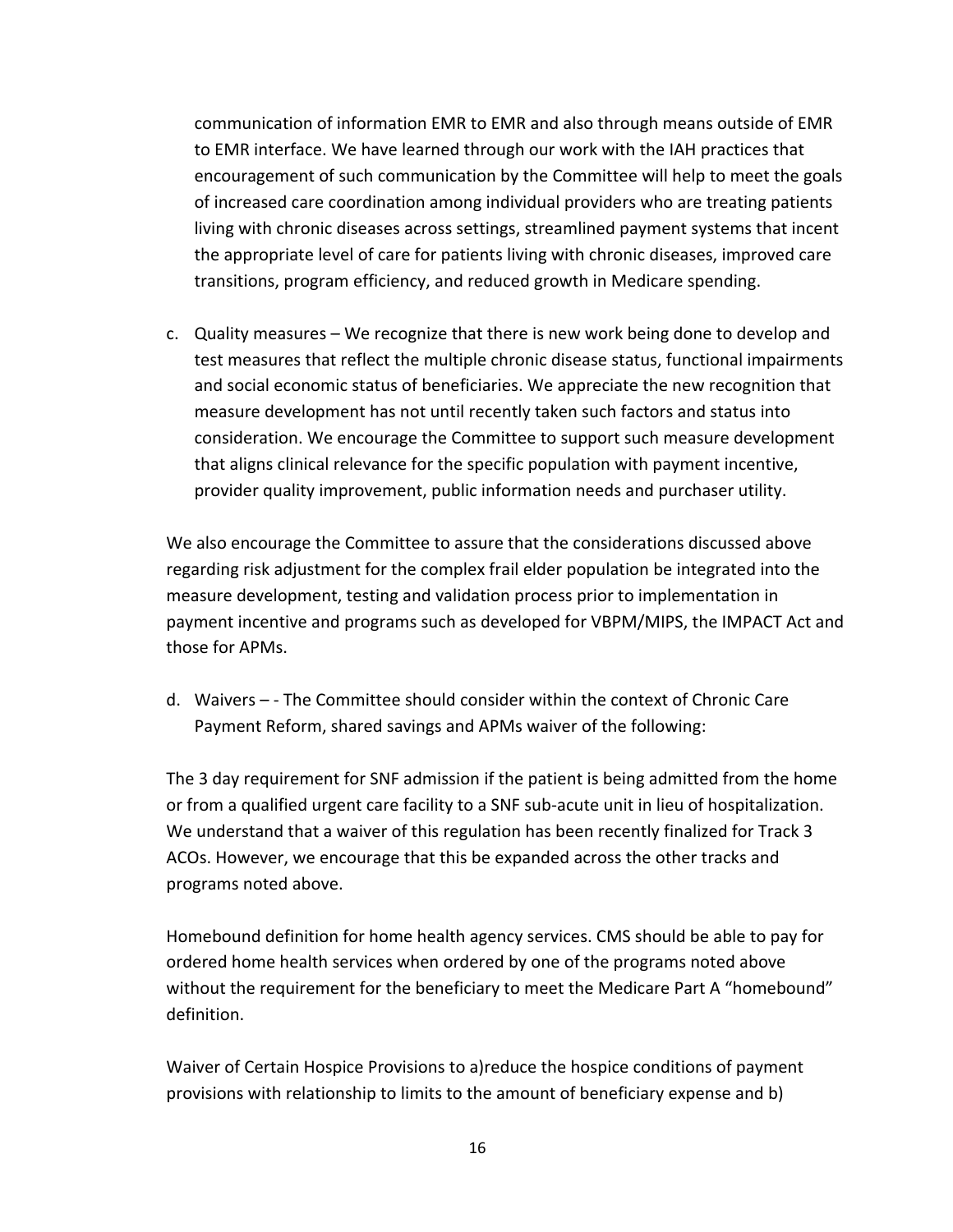exclude beneficiaries "enrolled" in the programs above from the hospice cap penalty calculation. Also, while not waivers of existing regulations the Committee should consider:

Referrals to urgent care centers related to Chronic Care Medical Practice Teams – a waiver of the Stark restrictions are granted for the provision of diagnostic and therapeutic services to the homebound and frail elderly by related entities.

Medicare Hospital Notification – A requirement of actionable notification of admission to both the ED and the hospital (possibly as a condition of payment) for all Medicare beneficiaries by the admitting institutions and that this database be available to shared savings/APM participants. Coverage and Payment for Home Infusion Services

Coverage and Payment for Home Infusion – The Committee and CMS should establish coverage and payment under Part B for all home infusion services in the context of the above advanced payment and shared savings models. This is in line with the waiver concepts in general where if Medicare and Medicare providers understand the general budget/revenue in advance then the specific restrictions and regulations that were put into place to avoid fee for service driven utilization can be removed thus improving care and enhancing provider accountability.

Medicare covers infusion therapy in offices and institutional settings. Studies estimate that 23% of beneficiaries receiving antibiotic infusions would begin receiving services in the home setting if Medicare adequately covered infusion in the home. Estimated savings to the Medicare program for the 10-year period from 2015 to 2024 are \$80 million (12.6%), of the overall cost of infusion services that would migrate from HOPDs, physician offices, and SNFs to the home. This does not include travel cost and inconvenience to beneficiaries. This also does not include potential additional savings that could result from the avoidance of hospital stays, hospital-acquired infections and SNF admissions.

Under this proposal Medicare Part B should cover the professional services, including nursing services (other than nursing services covered as home health services), administrative, compounding, dispensing, distribution, clinical monitoring, and care coordination services that are necessary for the provision of infusion therapy in the home. Part B payment would also cover all necessary supplies and equipment (i.e., medical supplies such as sterile tubing and infusion pumps) as well as other items and services that the Secretary of the Department of Health and Human Services deems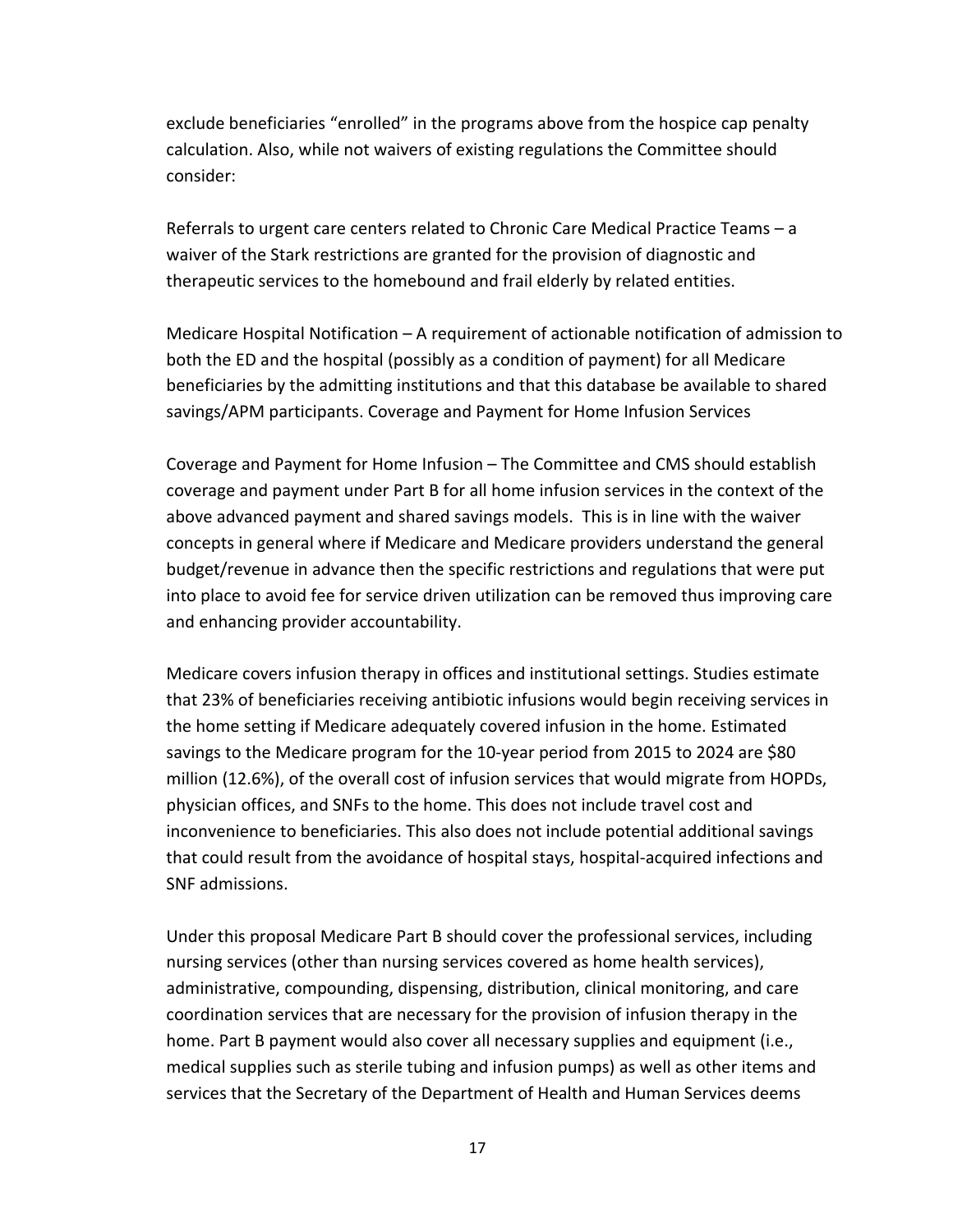necessary to administer infusion drug therapies safely and effectively in a patient's home. Home infusion therapy providers would need to be accredited.

We recognize that legislation regarding coverage and payment has been introduced in the past and we support the passage of such legislation.

e. Risk based or shared savings programs outlier policies – We also encourage the Committee to review the development of outlier policies both currently in effect in shared savings programs and those that will be developed under APMs. This is further discussed in the Attachment.

We appreciate this opportunity to provide input into Chronic Care Payment Reform and we look forward to speaking with you in greater detail regarding the recommendations in this letter.

Sincerely,

artanu7. Row

Constance F. Row Executive Director American Academy of Home Care Medicine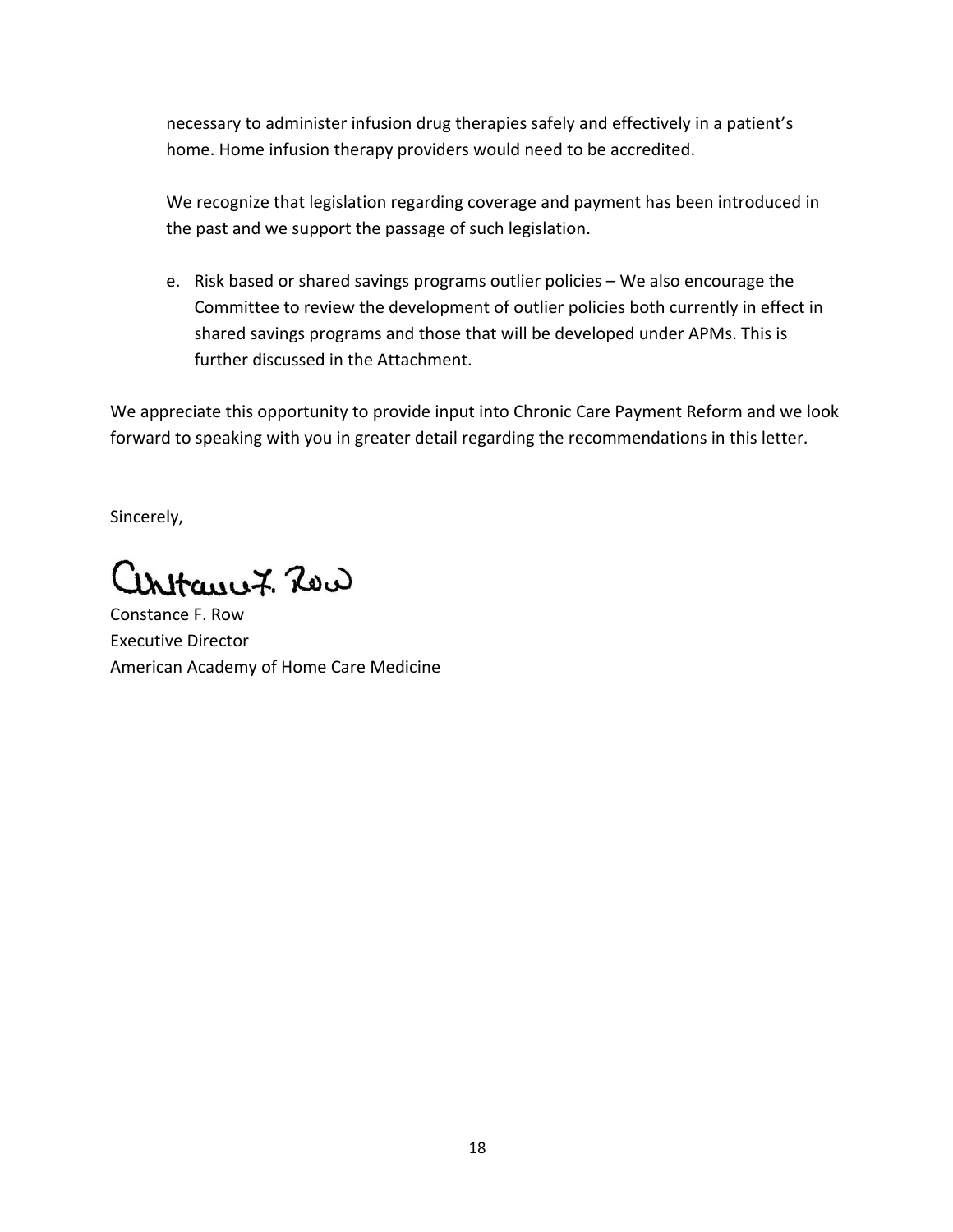# **Attachment Excerpt from Academy February 6, 2015 Submission Re. File Code CMS–1461–P Medicare Program; Medicare Shared Savings Program: Accountable Care Organizations; Proposed Rule**

#### **Alternative Performance-Based Risk Options**

Based on its experience with ACOs through the VA, and Independence at Home, the CMS should consider development of an alternative performance and risk adjusted option with a frailty adjuster for the medically complex that do not meet all of the clinical criteria for IAH and, yet, remain high risk and high cost. This option would reflect some of the regulatory elements and lessons learned of both ACOs and IAH, in particular it would add the discipline that Track 2 now has through enforced risk, but without the discouragement that having actual dollars at risk creates. Instead it would use the "opportunity cost" of potential shared savings as the penalty for poor performance, as in IAH, by excluding ACOs that do not meet their MSR for 2-3 consecutive years.

These elements are as follows:

- a. Assignment Beneficiaries should be permitted and encouraged to attest to ACO assignment for the reasons discussed above;
- b. Permit beneficiaries to share in shared savings This would encourage beneficiary alignment with an ACO and support the beneficiaries receiving care within the ACO; as well as encourage beneficiaries to align with more efficient providers.
- c. Limit quality metrics, particularly those related to payment, to those clearly identifiable as relating to the outcomes of improving care and lowering cost for the medically complex population;
- d. Establish local benchmarks For the reasons discussed above that for a population susceptible to "high churn" it is reasonable to be compared to a local matched fee for service population that is not receiving care within this risk option ACO;
- e. Risk adjustment Related to the benchmark and based on analysis shared with CMS regarding IAH shared savings calculations. CMS should use the V21 HCC model with a locally determined adjuster from calibration to locally assembled controls. This option would not need to be rebased nor have structured term limits to ACO agreement as with the other tracks, as again, for this high risk population the comparison is to the non assigned fee for service control population. Appropriate inclusion of the recognition of the impact of beneficiary frailty would complement this effort. Accurate risk adjustment will also provide confidence of the ACOs to increase the number of medically complex beneficiaries they are able to manage (without having to be concerned about underestimate of projected cost);